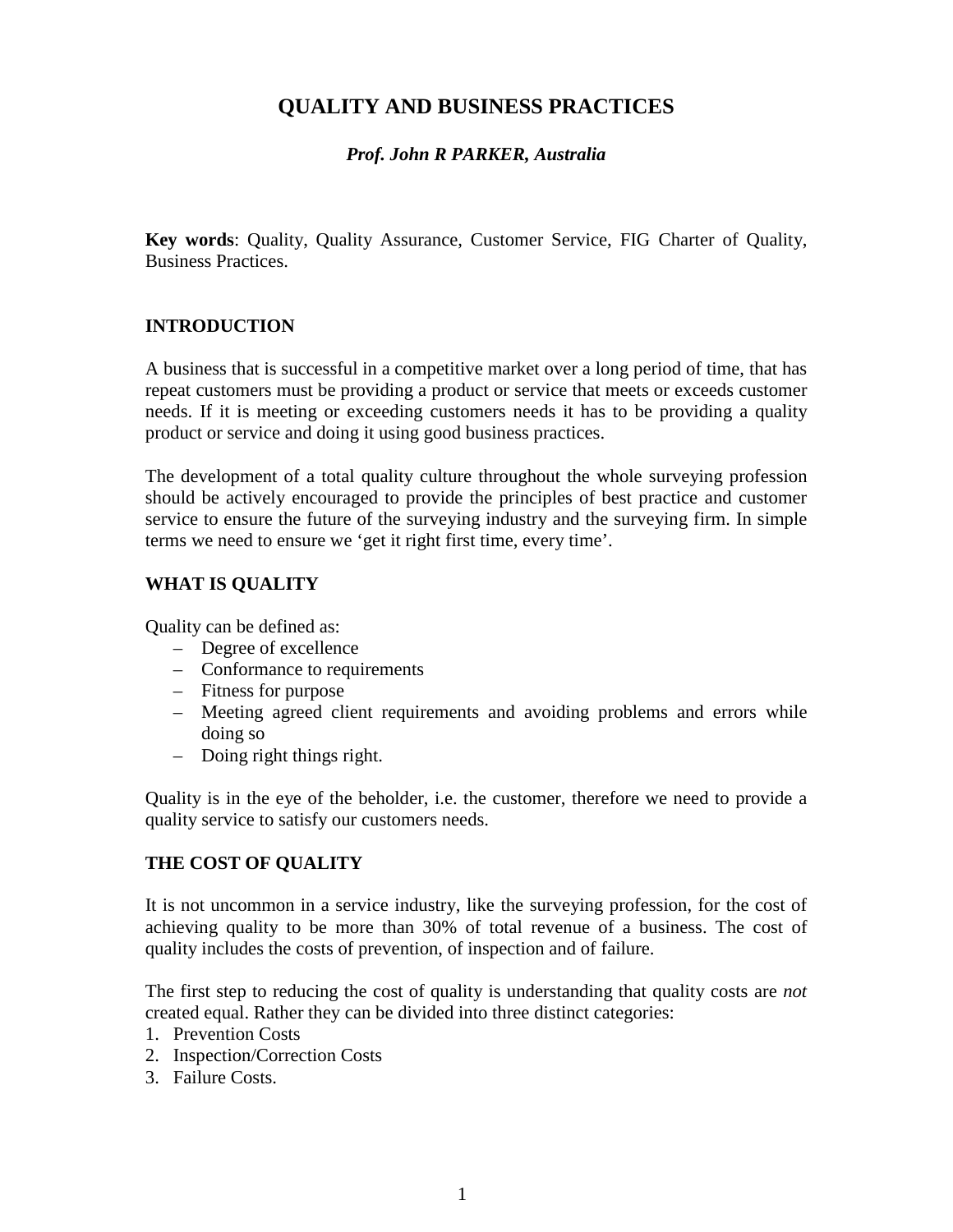#### 1. Prevention Costs

Prevention costs can be regarded as an investment because preventing (as opposed to correcting) quality problems makes the organisation much stronger over time.

#### 2. Inspection and Correction Costs

Inspecting and checking other peoples work is a role which virtually all managers and supervisors must fulfil each day. Yet, in most cases, neither the inspector nor the inspected finds this aspect of his or her job gratifying.

#### 3. Failure Costs

Quality mistakes that turn up outside the organisation, after the service is delivered to the customer are costs that must be avoided. Your organisation is cast in the worst possible light when it fails to meet your customer's valid requirements.

In hard monetary terms, failure is by far the most costly quality problem. The cost of recalling or to 'make good' on a service delivered unsatisfactorily is extraordinarily high.



# **Quality Improvement Process Quality Improvement Process**

**Figure 1.** The total 'cost of quality' reduces as the quality improvement process proceeds, prevention costs increase, while inspection and failure costs decrease. (Acknowledgement to ODI)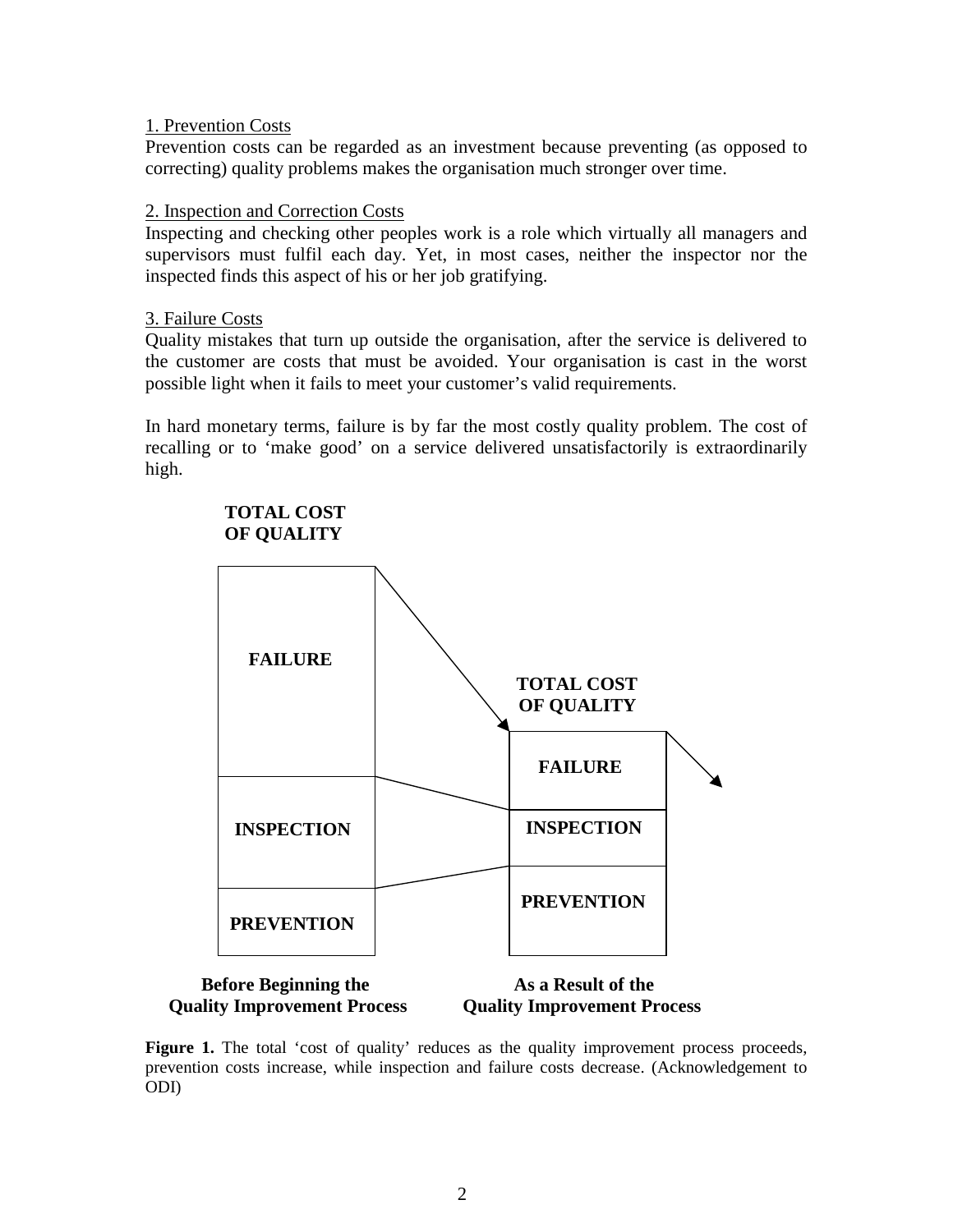A good rule of thumb for comparing the relative costs of the three categories in your organisation is the "1-10-100 Rule". For every dollar or hour your organisation might spend on preventing a quality problem, it will spend 10 to inspect and correct the mistake after it occurs. If the failure goes unchecked or unnoticed until after the customer has received the service, the cost of rectifying the failure will probably be 100 times what you could have paid to *prevent* it from happening at all.



**Figure 2.** 1-10-100 rule. It makes a difference when a problem is fixed. The 1-10-100 rule shows that if a problem is not fixed when it occurs, it will only become more costly to fix later, in terms of both time and money. (Acknowledgement to ODI)

For reducing your Cost of Quality it becomes clear: **Invest in prevention.** Be sure everyone in your firm understands the true cost of quality. And give your people the practical tools they need to make the 1-10-100 work for, not against your organisation.

Ultimately the key goal of the firm and each of its members is to do *"right things right".*

### **THE CUSTOMER AND QUALITY**

The customer can only determine quality. Quality is about finding out what the customer wants at a cost both the customer and supplier are satisfied with. The quality service that ultimately goes to the external customer is dependent on how well the internal customer/supplier process is managed. It is important for everyone in a firm to identify who their customers are and how to keep them satisfied.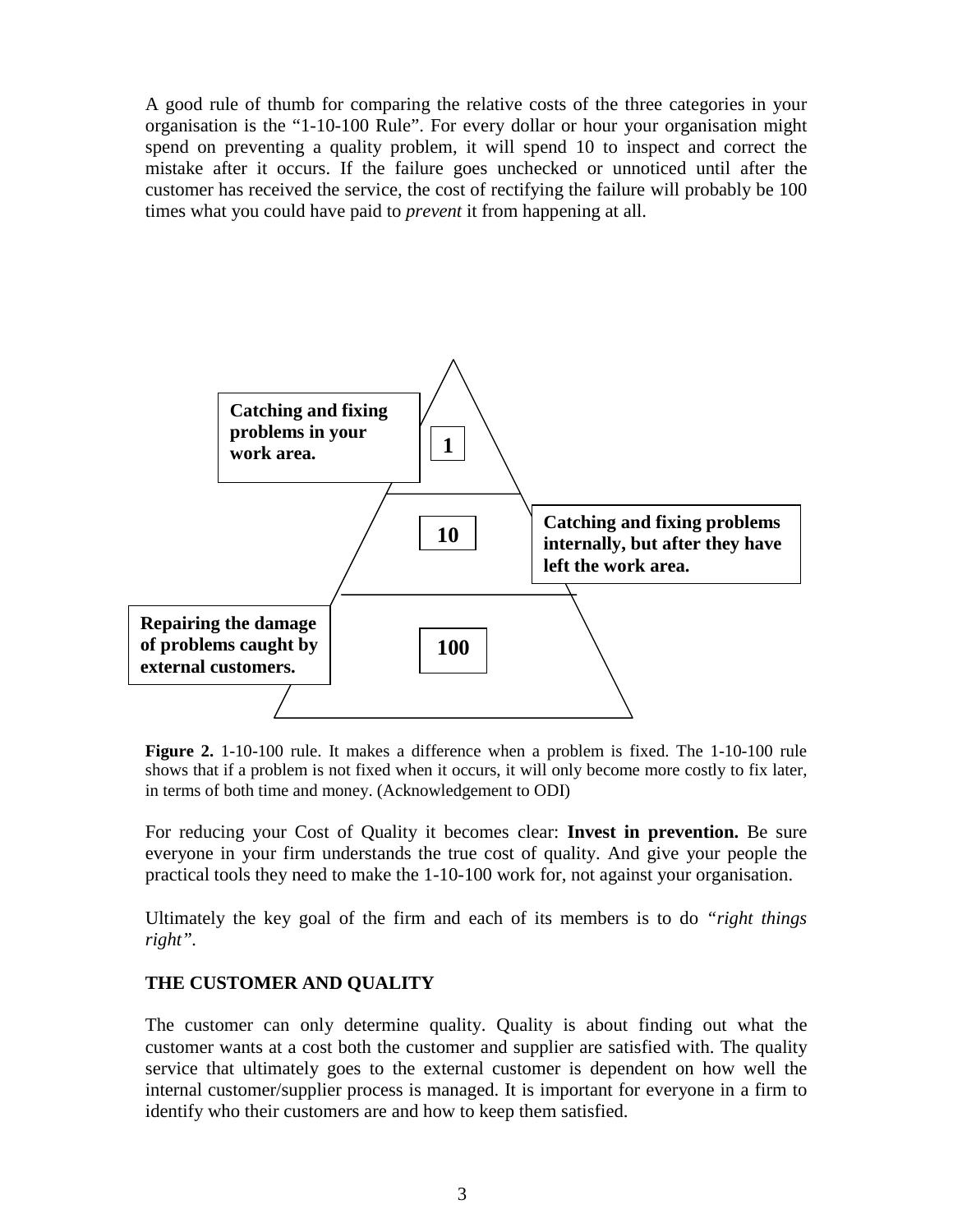## **CUSTOMER SERVICE CHARTER**

It is important for staff within a firm to make a commitment to customer service. An ideal way is to develop a customer service charter which has a mission statement, has service objectives, has service commitments, followed by service goals and strategies and service standards.

# **FIG CHARTER FOR QUALITY**

FIG has adopted a Charter of Quality in which its members recognise and agree to undertake:

- *"To commit our respective organisations and member associations to quality, service and client/customer satisfaction;*
- *To develop a total quality culture through management commitment and leadership within our organisations;*
- *To develop a continuous improvement approach to all our activities;*
- *To work towards achieving recognition of our respective organisations to international recognised standards for quality systems;*
- *To encourage the suppliers of products and services to surveyors to embrace the principles of the quality movement;*
- *To train surveyors through a total quality approach;*
- *To share and participate in benchmarking and performance measurement."*

It is important that the Charter for Quality forms part of an organisations business practice.

## **QUALITY ASSURANCE**

A key element of any customer service is how can the customer be assured of the quality of the service supplied. The International Standards Organisation (ISO) has developed a series of standards (ISO 9000 series) which gives the supplier the minimum guidelines to allow the development of an appropriate quality management system which can demonstrate product or service quality assurance to the customer.

The latest ISO 9001:2000 version addresses a number of inadequacies in the way quality assurance has been seen in the past. Properly understood ISO 9001 asks organisations to address a number of basic management issues in a manner that is appropriate to the use and nature of the organisation in question. The issues themselves are virtually indisputable in terms of ensuring good service to clients and ongoing health of the organisation.

The ISO9001:2000 version is very positive from a surveyors point of view, because as a technical profession, surveyors weaknesses have tended to arise in relation to the broader management controls. Successful organisations have a focus on business planning, communication and the image they project to the community.

In a typical surveying practice the 2000 version of ISO 9001 suggests management should: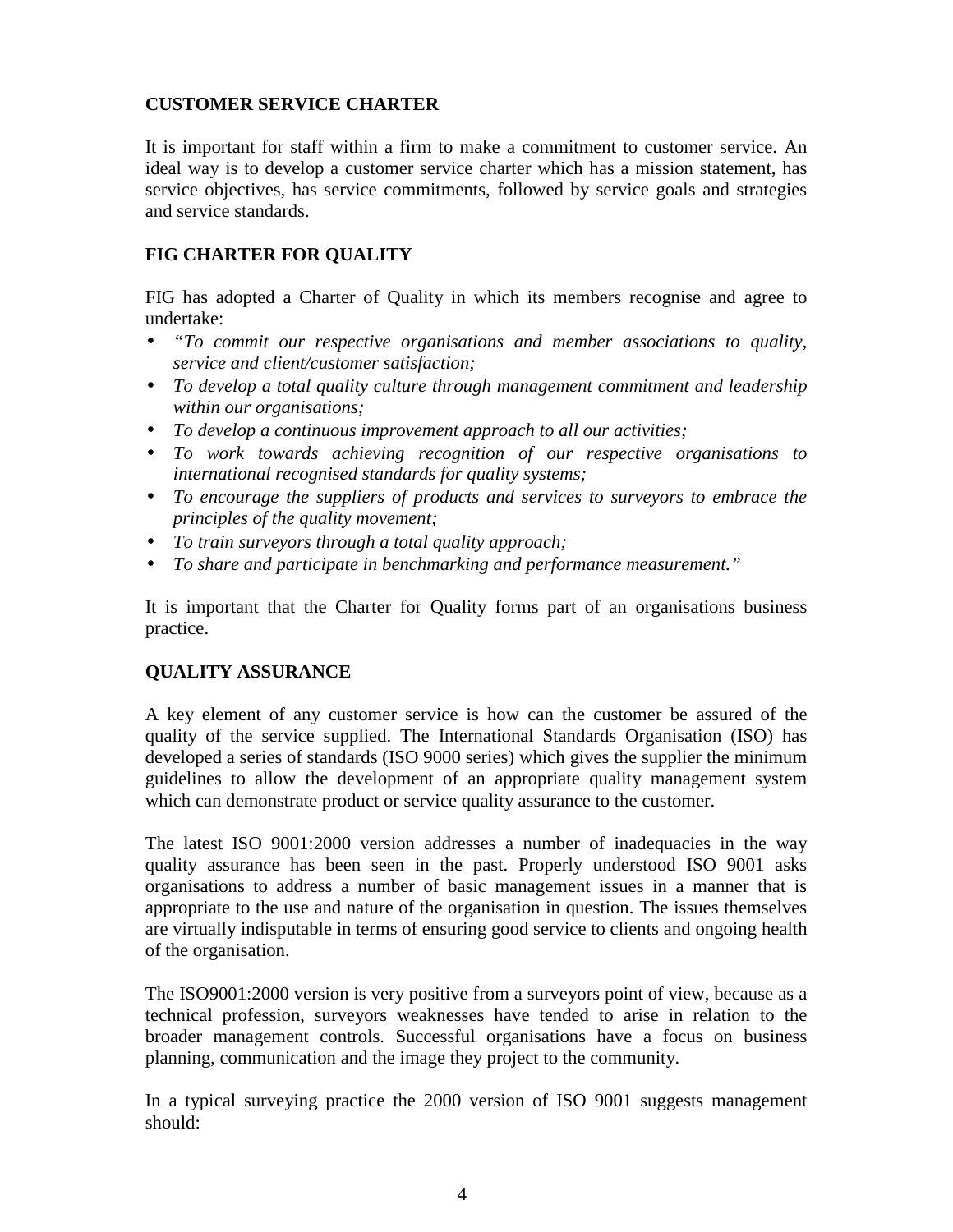- Communicate well with clients and record their requirements;
- Actively manage staff and resources to ensure deadlines are met;
- Make sure staff understand their roles and responsibilities within the firm;
- Plan work processes to ensure clients' technical requirements are satisfied;
- Check and authorise all work prior to release;
- Ensure staff are adequately trained;
- Confirm measuring equipment is working within specifications;
- Ensure that subcontractors work to equivalent standards;
- Review procedures to ensure they are being followed by staff (and are cost effective); and
- Have a well-organised and secure records system (including computerised records).

The 2000 version of ISO 9001 provides an ideal framework for considering, implementing and monitoring the important management issues of any business practice, but it does require time and resources to make it happen.

ISO 9001:2000 is a most useful tool to use as a framework for a critical evaluation of a firms organisational processes.

## **IMPLEMENTATION**

The implementation of a quality customer service initiative as part of the road to continuous business practice improvement can be considered in three stages.

- Stage 1: *Creating the Environment for Quality* (creating a controlled and systematic way of doing business with quality aware and committed people).
- Stage 2: *Quality Improvement* (seeking out ways to improve existing processes and reduce the cost of problems).
- Stage 3: *Continuous Business Improvement* (achieving sustainable continuous improvement of all processes, products and services, through the creative involvement of all people).

### **CONCLUSION**

In a competitive market place, it is rarely wise to stand still and give competitors the opportunity to race past you. Hence it is worth remembering that **Quality is a journey not a destination,** and that it is an on-going process that should never end.

Using ISO 9001:2000 and having a Customer Service Charter as part of standard business practice provides an ideal framework to demonstrate to customers that the organisation does value its customers and wants to provide the best service possible.